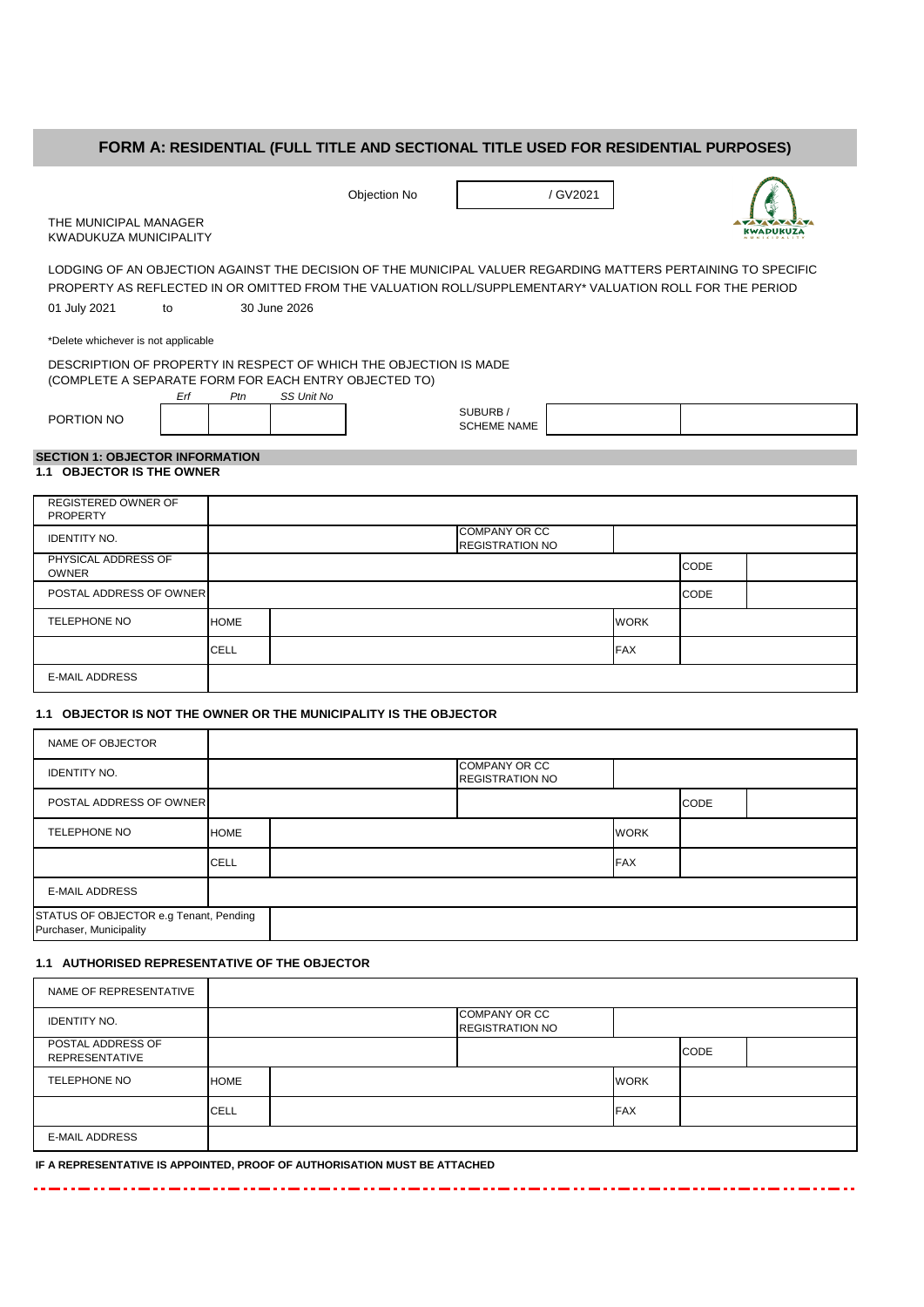#### **SECTION 2: PROPERTY DETAILS (FOR SECTIONAL TITLES SEE SECTION 4)**

| PHYSICAL ADDRESS               |    |                           |                | CODE |
|--------------------------------|----|---------------------------|----------------|------|
| <b>EXTENT OF PROPERTY</b>      | M2 |                           |                |      |
| MUNICIPAL ACCOUNT<br><b>NO</b> |    |                           | (if available) |      |
| NAME OF BONDHOLDER             |    | REGISTERED AMOUNT OF BOND |                |      |
|                                |    |                           | (if available) |      |

PROVIDE FULL DETAILS OF ALL SERVITUDES, ROAD PROCLAMATIONS OR OTHER ENDORSEMENTS AGAINST THE PROPERTY (IF APPLICABLE)

| SERVITUDE NO               |     | <b>AFFECTED AREA</b> |               |    | M <sub>2</sub> |
|----------------------------|-----|----------------------|---------------|----|----------------|
| IN FAVOUR OF               |     |                      |               |    |                |
| FOR WHAT PURPOSE           |     |                      |               |    |                |
|                            |     |                      |               |    |                |
| WAS COMPENSATION PAID      | Yes | No                   |               |    |                |
| IF YES:<br>DATE OF PAYMENT |     |                      | <b>AMOUNT</b> | IR |                |

## **SECTION 3: DESCRIPTION OF RESIDENTIAL DWELLING (FOR SECTIONAL TITLE SEE SECTION 4) (INDICATE NUMBER OR STATE YES/NO IN APPROPRIATE BOX)**

# **MAIN DWELLING**

| NO OF BEDROOMS         | NO OF BATHROOMS         | <b>KITCHEN</b>         | <b>LOUNGE</b>   |  |
|------------------------|-------------------------|------------------------|-----------------|--|
| <b>DINING ROOM</b>     | LOUNGE WITH DINING ROOM | <b>STUDY</b>           | <b>PLAYROOM</b> |  |
| <b>TELEVISION ROOM</b> | <b>LAUNDRY</b>          | <b>SEPARATE TOILET</b> |                 |  |
| <b>OTHER</b>           |                         | <b>OTHER</b>           |                 |  |
| <b>OTHER</b>           |                         | <b>OTHER</b>           |                 |  |

## **OUTBUILDINGS**

| <b>NO OF GARAGES</b>     |  |
|--------------------------|--|
| <b>GRANNY FLAT/ROOMS</b> |  |
| <b>OTHER</b>             |  |

| SIZE OF MAIN DWELLING      | m <sub>2</sub> |
|----------------------------|----------------|
| SIZE OF OUTBUILDING        | m <sub>2</sub> |
| ייוודיס וט וועד            | m <sub>2</sub> |
| <b>DI III DINCE</b>        |                |
| <b>TOTAL BUILDING SIZE</b> | m <sub>2</sub> |

#### **OTHER BUILDINGS (ATTACH ANNEXURE)**

#### **OTHER**

| <b>SWIMMING POOL</b> |               | <b>TENNIS COURT</b> |      |         |             |
|----------------------|---------------|---------------------|------|---------|-------------|
| <b>BOREHOLE</b>      |               |                     | GOOD | AVERAGE | <b>POOR</b> |
| <b>IOTHER</b>        | <b>GARDEN</b> |                     |      |         |             |
| <b>IOTHER</b>        |               |                     |      |         |             |

| <b>FENCING</b> | <b>FRONT</b> | <b>BACK</b> | SIDE 1 | SIDE <sub>2</sub> |
|----------------|--------------|-------------|--------|-------------------|
| <b>TYPE</b>    |              |             |        |                   |
| <b>IHEIGHT</b> |              |             |        |                   |

DRIVEWAY (EG BRICK, PAVERS)

Yes No IS YOUR PROPERTY SITUATED IN A BOOMED AREA OR SECURITY

- 33

**OTHER FEATURES** 

**GENERAL CONDITION OF PROPERTY**

AVERAGE POOR GOOD

----------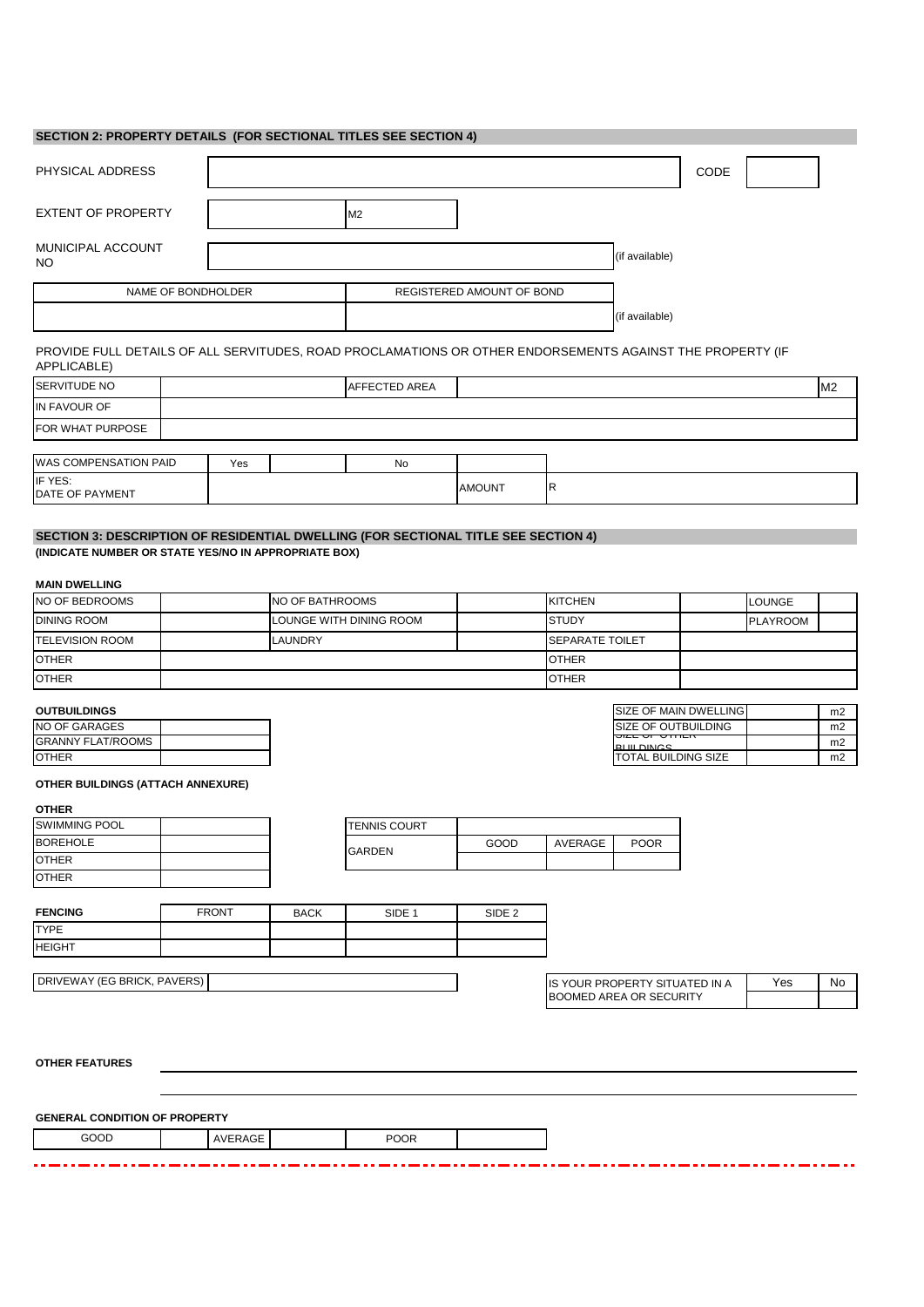#### **SECTION 4: SECTIONAL TITLE UNITS**

| <b>SCHEME NO</b>       | NAME OF SCHEME |  | <b>UNIT NO</b> | <b>UNIT SIZE</b> |  |
|------------------------|----------------|--|----------------|------------------|--|
|                        |                |  | DOOR NO        |                  |  |
| NAME OF MANAGING AGENT |                |  | <b>TEL NO</b>  |                  |  |

#### **INDICATE NUMBER OR STATE YES/NO IN APPROPRIATE BOX**

| NO OF BEDROOMS         | INO OF BATHROOMS        | <b>KITCHEN</b>          | <b>LOUNGE</b>   |
|------------------------|-------------------------|-------------------------|-----------------|
| <b>DINING ROOM</b>     | LOUNGE WITH DINING ROOM | <b>STUDY</b>            | <b>PLAYROOM</b> |
| <b>TELEVISION ROOM</b> | LAUNDRY                 | <b>ISEPARATE TOILET</b> |                 |
| <b>OTHER</b>           |                         | <b>OTHER</b>            |                 |
| <b>OTHER</b>           |                         | <b>OTHER</b>            |                 |

MONTHLY LEVY

#### **DETAILS OF EXCLUSIVE USE AREAS**

| <b>COMMON PROPERTY CONSISTS OF</b> | <b>CARPORT</b> |
|------------------------------------|----------------|
|------------------------------------|----------------|

| <b>SWIMMING POOL</b> |  |
|----------------------|--|
| <b>TENNIS COURT</b>  |  |
| <b>OTHER</b>         |  |
| <b>OTHER</b>         |  |
| <b>OTHER</b>         |  |

R

| <b>GARAGE</b>                                        | M <sub>2</sub> |
|------------------------------------------------------|----------------|
| <b>CARPORT</b><br><b>COMMON PROPERTY CONSISTS OF</b> | M <sub>2</sub> |
| <b>OPEN PARKING</b><br>SWIMMING POOL                 | M <sub>2</sub> |
| <b>STORE ROOM</b><br><b>TENNIS COURT</b>             | M <sub>2</sub> |
| <b>GARDEN</b><br><b>OTHER</b>                        | M <sub>2</sub> |
| <b>OTHER</b><br>OTHER                                | M <sub>2</sub> |

#### **SECTION 5: MARKET INFORMATION**

**IF YOUR PROPERTY IS CURRENTLY ON THE MARKET**

| WHAT IS THE ASKING PRICE? |  |
|---------------------------|--|
| <b>OFFER RECEIVED</b>     |  |
| <b>NAME OF AGENT</b>      |  |
| <b>ITFI NO</b>            |  |

**IF YOUR PROPERTY HAS BEEN ON THE MARKET IN THE LAST 3 YEARS**

| <b>ASKING PRICE?</b> |  |
|----------------------|--|
| OFFER RECEIVED       |  |
|                      |  |

**SALE TRANSACTIONS (OF OTHER PROPERTIES IN THE VICINITY) USED BY THE OBJECTOR IN DETERMINING THE MARKET VALUE OF PROPERTY OBJECTED TO**

| <b>ERF/UNIT NO</b> | <b>IURB/SCHEME NAME</b><br>SLIBL. | SALE<br>$\epsilon$ of<br>DAT <sup>r</sup><br>– U⊨ | LING PRICE<br>$\sim$<br>ъь. |
|--------------------|-----------------------------------|---------------------------------------------------|-----------------------------|
|                    |                                   |                                                   |                             |
|                    |                                   |                                                   |                             |

## **SECTION 6: OBJECTION DETAILS**

|                                  | PARTICULARS AS REFLECTED IN THE VALUATION<br><b>ROLL</b> | CHANGE REQUESTED BY OBJECTOR |
|----------------------------------|----------------------------------------------------------|------------------------------|
| DESCRIPTION OF PROPERTY/UNIT NO  |                                                          |                              |
| <b>CATEGORY</b>                  |                                                          |                              |
| PHYSICAL ADDRESS/DOOR NO/FLAT NO |                                                          |                              |
| <b>EXTENT</b>                    |                                                          |                              |
| <b>MARKET VALUE</b>              |                                                          |                              |
| NAME OF OWNER                    |                                                          |                              |

ADVERSE FEATURES AND/OR FURTHER REASONS IN SUPPORT OF THIS OBJECTION (ANNEXURES CAN BE PROVIDED)

٦